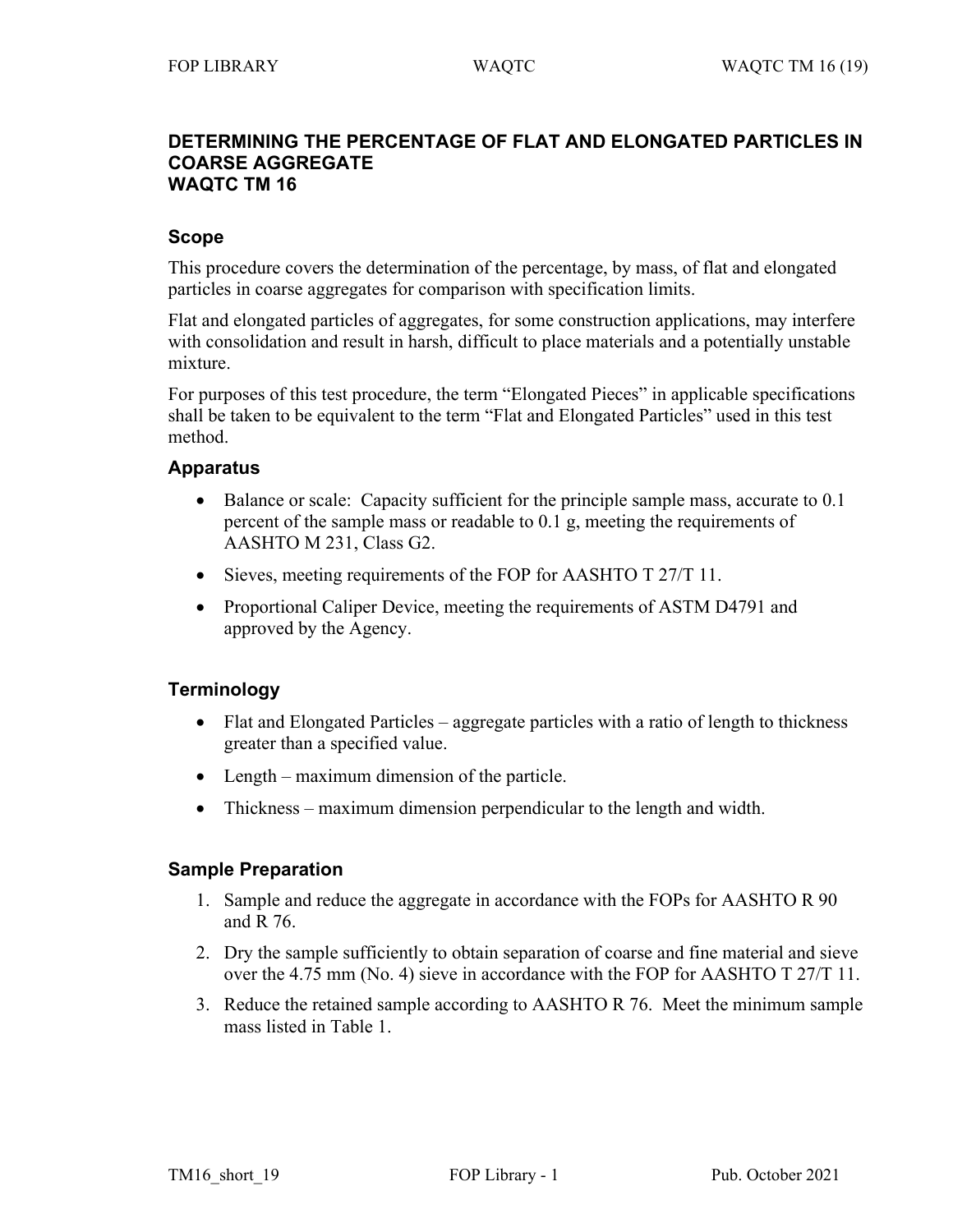| l ainv i<br><b>Required Sample Size</b> |      |
|-----------------------------------------|------|
|                                         |      |
| (11/2)<br>37.5                          | 2500 |
| 25                                      | 1500 |
| (3/4)<br>19.0                           | 1000 |
| 12.5                                    | 700  |
| 9.5<br>3/8                              | 400  |
| 4.75<br>(No. 4)                         | 200  |

| <b>Table 1</b>              |                    |
|-----------------------------|--------------------|
| <b>Required Sample Size</b> |                    |
|                             | <b>Minimum Sa</b>  |
| Nominal<br>kimum Size*      | <b>Mass Retain</b> |
|                             | 4.75 mm $(N)$      |
|                             |                    |

\*One sieve larger than the first sieve to cumulatively retain more than 10 percent of the material, using all the sieves listed in Table 1 of the FOP for AASHTO R 90.

- 4. Determine the dry mass of the reduced portion to the nearest 0.1 g. Designate as *MS*.
- *Note 1*: If the test is performed in conjunction with the FOP for AASHTO T 335, recombine material from the fracture test and reduce to the appropriate sample size given in Table 1. The test may also be performed in conjunction with the FOP for AASHTO T 335 on individual sieves and combined to determine an overall result if material on each individual sieve is not further reduced from the original mass retained on each sieve.

# **Procedure**

- 1. Set the proportional caliper device to the ratio required by the agency: (2:1, 3:1, or 5:1).
- 2. Visually separate particles which obviously are not flat and elongated.
- 3. Test each remaining particle by setting the larger opening of the proportional caliper device equal to the maximum dimension of the particle's length.
- 4. Determine the dimension which represents the particle thickness (the smallest dimension).
- 5. Pass the particle horizontally through the smaller opening without rotating, maintain contact with the fixed post. If the entire particle thickness can be passed through the smaller opening, the particle is flat and elongated.
- 6. Repeat until all particles have been tested.
- 7. Determine the dry mass of the flat and elongated particles to the nearest 0.1 g. Designate this mass as *FE*.